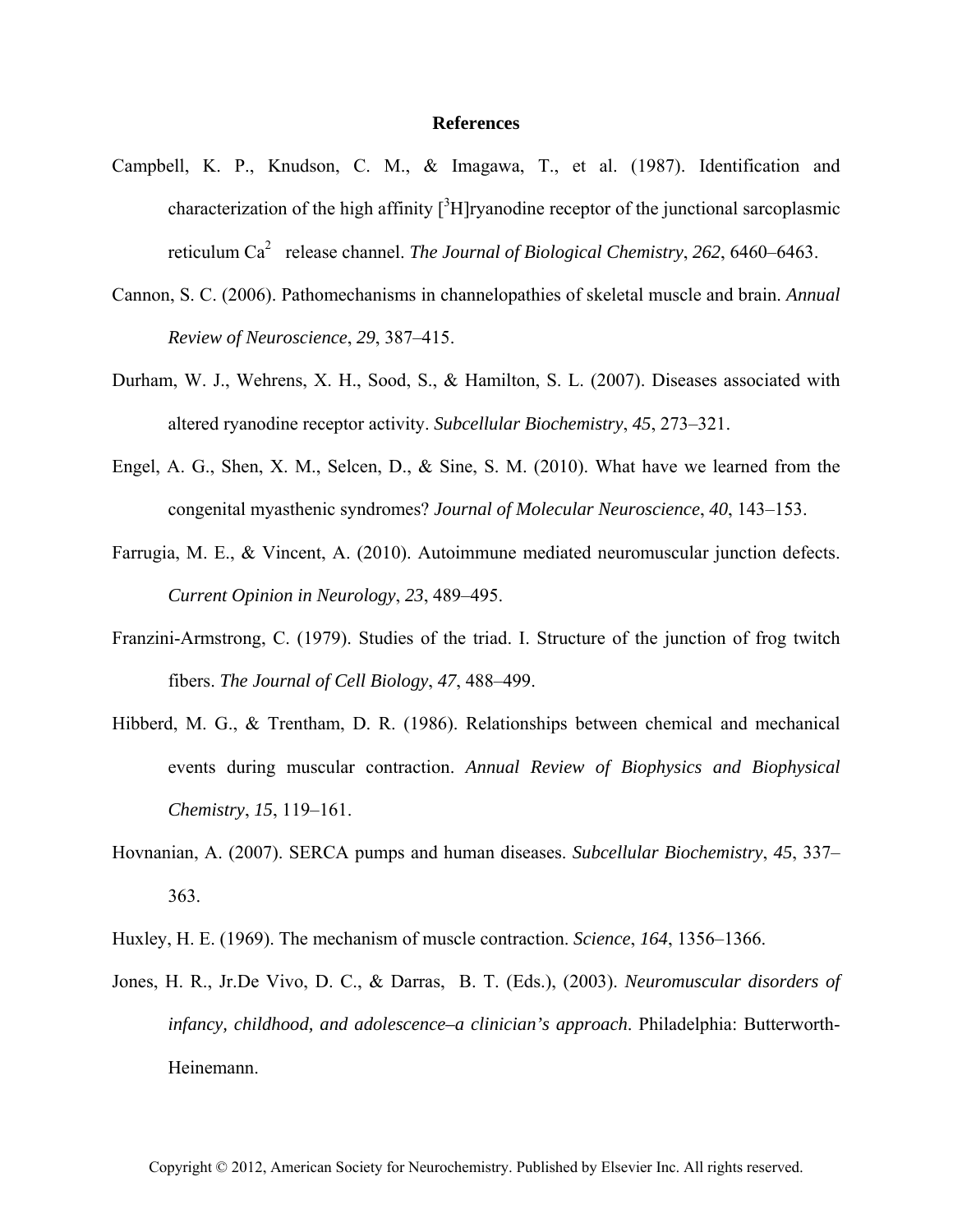- Karlin, A., & Akabas, M. H. (1995). Toward a structural basis for the function of nicotinic acetylcholine receptors and their cousins. *Neuron*, *15*, 1231–1244.
- Lee, J. E., & Cooper, T. A. (2009). Pathogenic mechanisms of myotonic dystrophy. *Biochemical Society Transactions*, *37*, 1281–1286.
- Montecucco, C., Rossetto, O., Caccin, P., Rigoni, M., Carli, L., & Morbiato, L., et al. (2009). Different mechanisms of inhibition of nerve terminals by botulinum and snake presynaptic neurotoxins. *Toxicon*, *54*, 561–564.
- Pascual, J. M., & Karlin, A. (1998). State-dependent accessibility and electrostatic potential in the channel of the acetylcholine receptor. *The Journal of General Physiology*, *111*, 717– 739.
- Plaster, N. M., Tawil, R., & Tristani-Firouzi, M., et al. (2001). Mutations in Kir2.1 cause the developmental and episodic electrical phenotypes of Andersen's syndrome. *Cell*, *105*, 511–519.
- Pollard, T. D., & Cooper, J. A. (1986). Actin and actin-binding proteins. A critical evaluation of mechanisms and functions. *Annual Review of Biochemistry*, *55*, 987–1035.
- Ptacek, L., Tawil, R., & Griggs, R., et al. (1994). Dihydropyridine receptor mutations cause hypokalemic periodic paralysis. *Cell*, *77*, 863–898.
- Sabater, L., Titulaer, M., Saiz, A., Verschuuren, J., Güre, A. O., & Graus, F. (2008). SOX1 antibodies are markers of paraneoplastic Lambert-Eaton myasthenic syndrome. *Neurology*, *70*, 924–928.
- Steinmeyer, K., Klocke, R., & Ortland, C., et al. (1991). Inactivation of muscle chloride channel by transposon insertion in myotonic mice. *Nature*, *354*, 304–306.

Terlau, H., & Olivera, B. M. (2004). *Conus* venoms: a rich source of novel ion channel-targeted